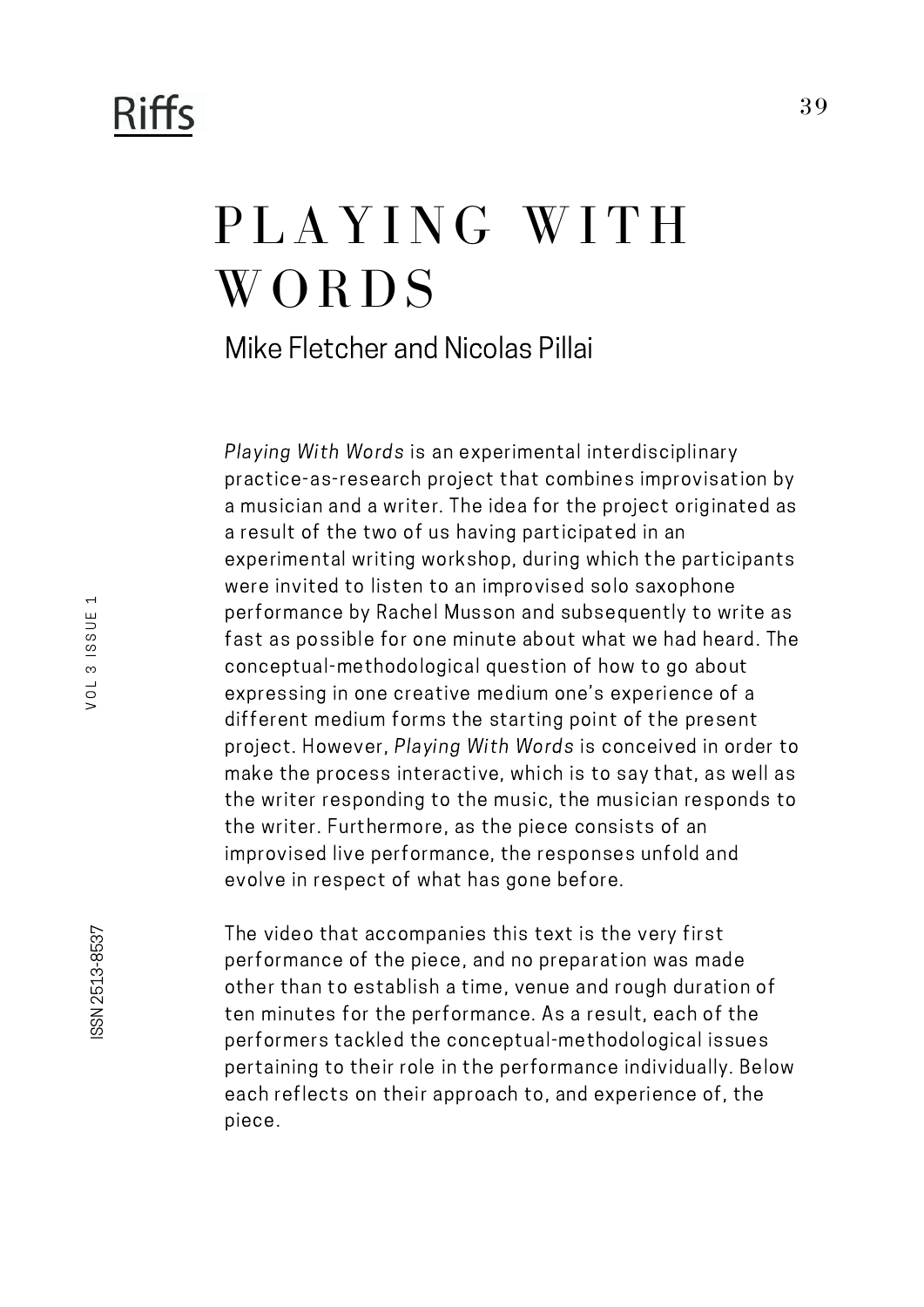

Video: Playing With Words - Nic Pillai and Mike Fletcher

## Mike Fletcher

Before we started the performance Imade a conscious decision to avoid any kind of prior methodological preparation other than that I would wait for Nic to start, and then base my response on what he wrote. Nevertheless, I did contemplate what some possible methodologies might entail. For example, if Nic had begun by writing full sentences, I could have derived syllable patterns from the words and used the resulting rhythms as thematic material. Or I could have taken a more programmatic approach and played, for example, rising pitches as the pen moved vertically upwards and vice versa. However, I chose to leave these decisions until the moment we began to perform the piece.

When I started to conceive of this project, the aspect that seemed to present the greatest creative challenge was how to represent words – and also as it happened, shapes – with music was the lack of an established series of precedents. When I improvise in a purely musical context I use a set of criteria that, although very much personal, is informed by a combination of established musical norms - pitch, rhythm, timbre and so on – and my many years of experience as an improvising musician. As a consequence, when I improvise music, the decisions I make as to how to proceed throughout the performance are made in respect of musical stimuli. However, to interact in an improvised setting with a non musician presents a new series of challenges precisely because the criteria I normally use would become unstable because the stimuli are visual as opposed to sonic.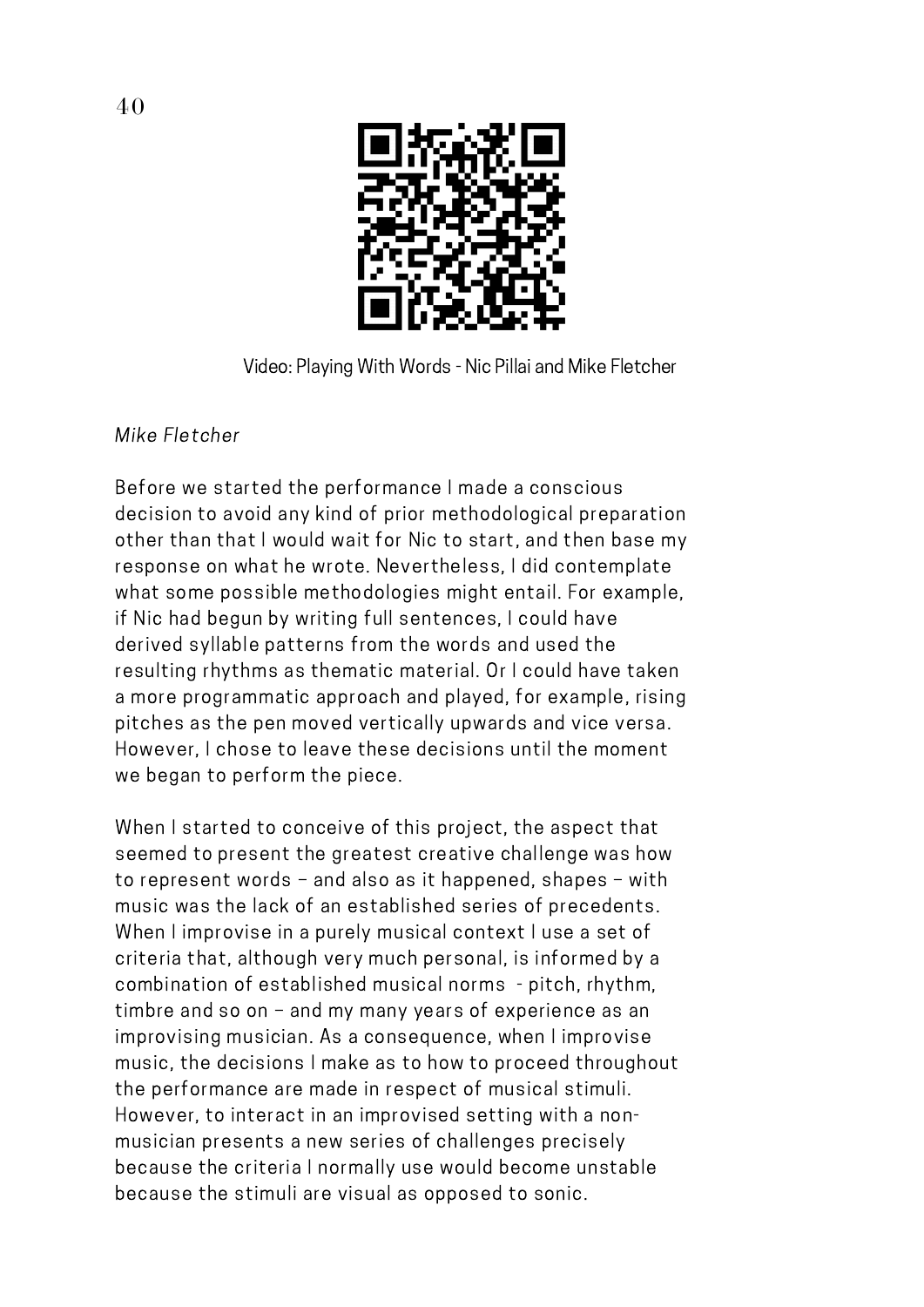As I noted above, I decided not to pre-conceive of any specific methodology. My reason for making this choice was that I wanted the way I played to be as much a result of the performance itself - which is to say, the words, phrases and symbols that Nic created – as the product of my own theoretical understanding of the project.

What I realised in the first few seconds of the performance was that without any type of methodological framework in place I had no way to begin, and so Ihad to quickly make a decision. As can be seen in the video, Nic began by writing letters, but proceeding slowly, one stroke at a time. I responded to this by choosing to interpret the emerging letters as roman numerals, which in music correspond to intervals. This approach provided me with a starting point, and so my improvised response to the first 'screen' followed this pattern.

It is worth noting at this point that I was not aware of the type of technology Nic was planning to use, so it was not until the first 'screen change' that I realised that our performance might divide naturally into smaller episodes, and that as a consequence there would be scope for me to adopt different methodologies accordingly. In fact, the decision to vary my methodological approach was somewhat forced by the fact that I had previously decided to respond to Nic as opposed to taking the lead.For example, a change of methodology can be seen at 2:04 when I began to improvise based on the rhythmic pattern implied by the five syllables in the phrase 'so am I writing?'. This gave rise to what I consider to be one of the most interesting parts of the performance. Once I had begun to improvise using five-note phrases, Nic switched from text to drawing dots. My response to this was to interpolate an irregular groove based on the appearance of these dots, while still using the five-note motif as a melodic reference point. This combination of methodologies, and fact that the nature and balance of which could not have been reached outside of the performance context, provides a clear example of the value of the creative potential of this type of practice-asresearch.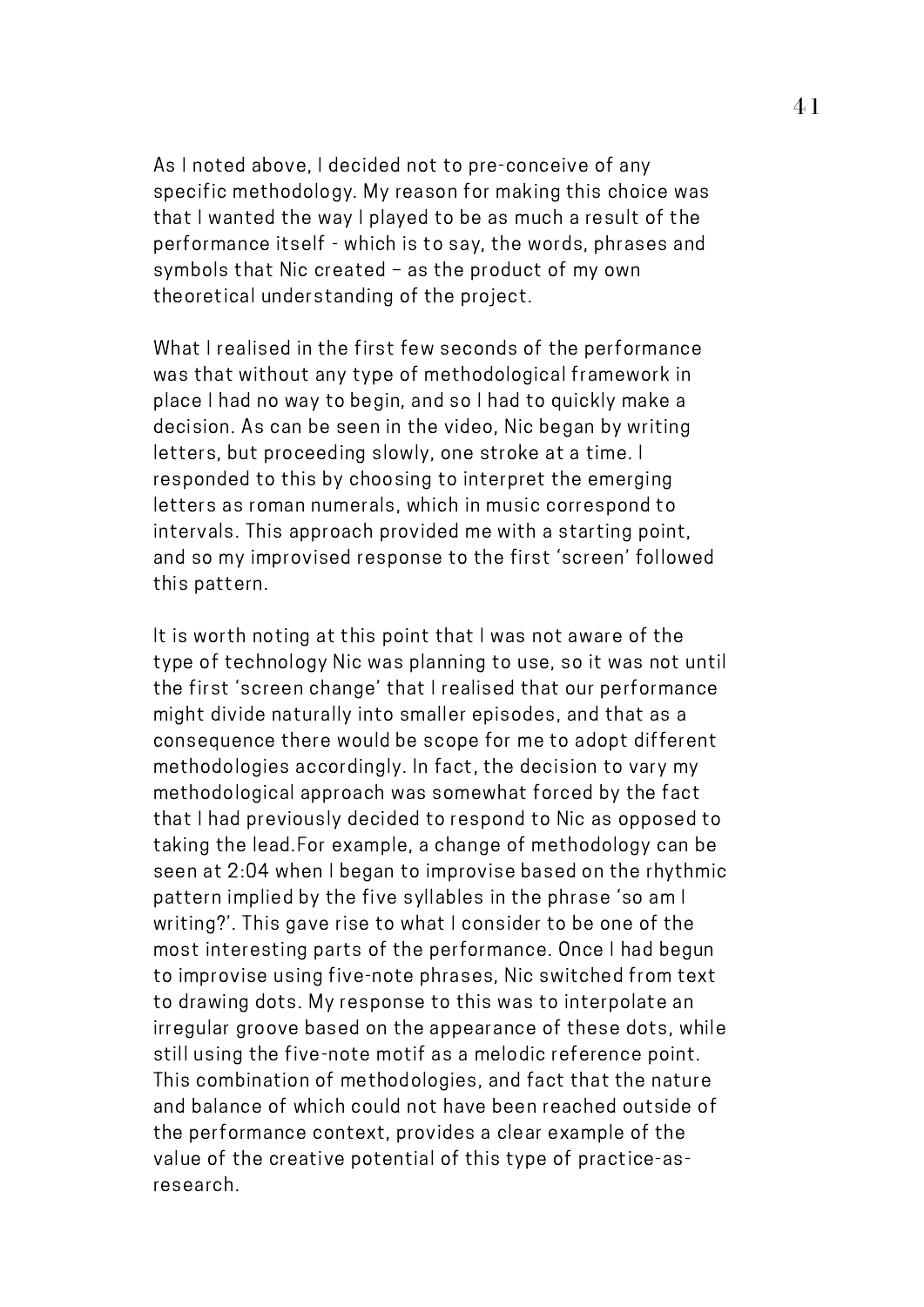In conclusion, I found the project to be a uniquely challenging experiment. Before we undertook the piece I anticipated that it would require the both of us to engage in a significant process of methodological conceptualisation, which indeed proved to be the case. Consequently, in terms serving as a practical demonstration of practice-as-research process, the piece has already proved a success. However, in respect of both my own contribution and the potential for developing a closer interactive performance practice with Nic, I feel that there remain many avenues to be explored.



Nic at Writing with Noise workshop. Image credit: www.iandaviesphoto.com Ⓒ 2012 - 2019 | All Rights Reserved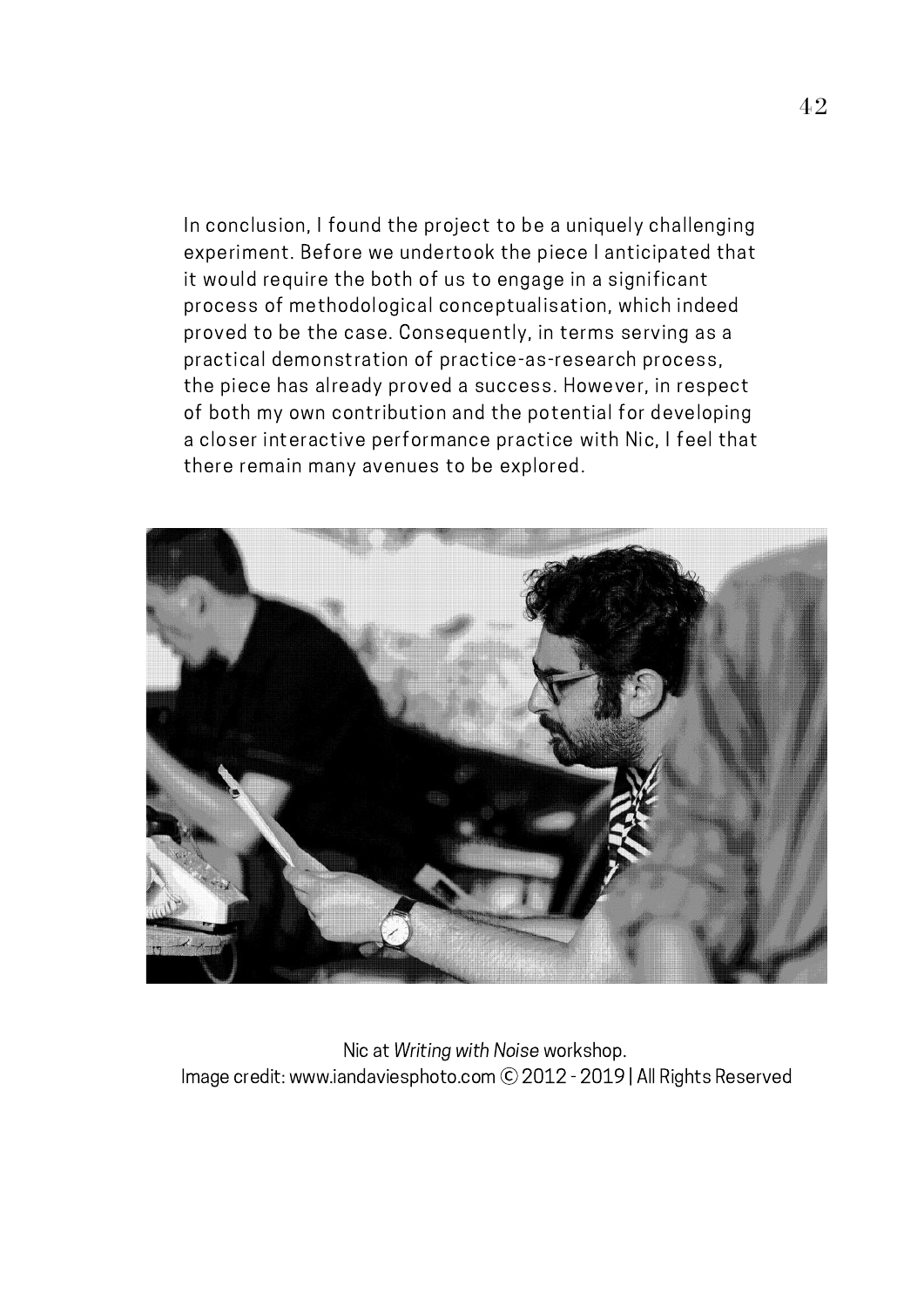Nic Pillai

[sits at computer with his back to Mike; boots up Onenote]

NP: (thought-bubble) This'll be fine. This'll be fine. It's an experiment, a work-in-progress. Maybe I laboured that too much in my intro though? It felt like Chris was getting impatient with me. OK – start writing.

[abstract lines begin to form the word PLAYING)

NP: (thought-bubble) Mike's waiting to see what this comes out as. Thought he'd just begin playing straight away. Maybe I should have faced him? Last-minute decision to deny him a sight-line, bad idea. Anyway, this bloody room layout means I'm stuck here in the corner tied to the computer.

[Mike starts to play]

NP: (thought-bubble) This is working! Needn't have wasted all that time drawing charts and watching Godard films. I'll not look at my guide notes after all. What's Mike doing? I wonder if I can follow that? The audience is quiet. Probably a weird situation for them, especially after a formal seminar. But it works because we were discussing fusion, right? Right? Yeah – all the trappings of a lecture but we've subverted it by crafting an improvisatory exploration of chance circumstance.

[OneNote crashes. Nervous laughter from the audience.]

NP: (thought-bubble) Shit.

[Boots up OneNote again. Writes HELP. Audience laughs more confidently.]

NP: (thought-bubble) OK, gags work. Gags are good. This fucking software. I should have gone with the digital sketchbook after all. What shall I write next? Let's introduce some intellectual content –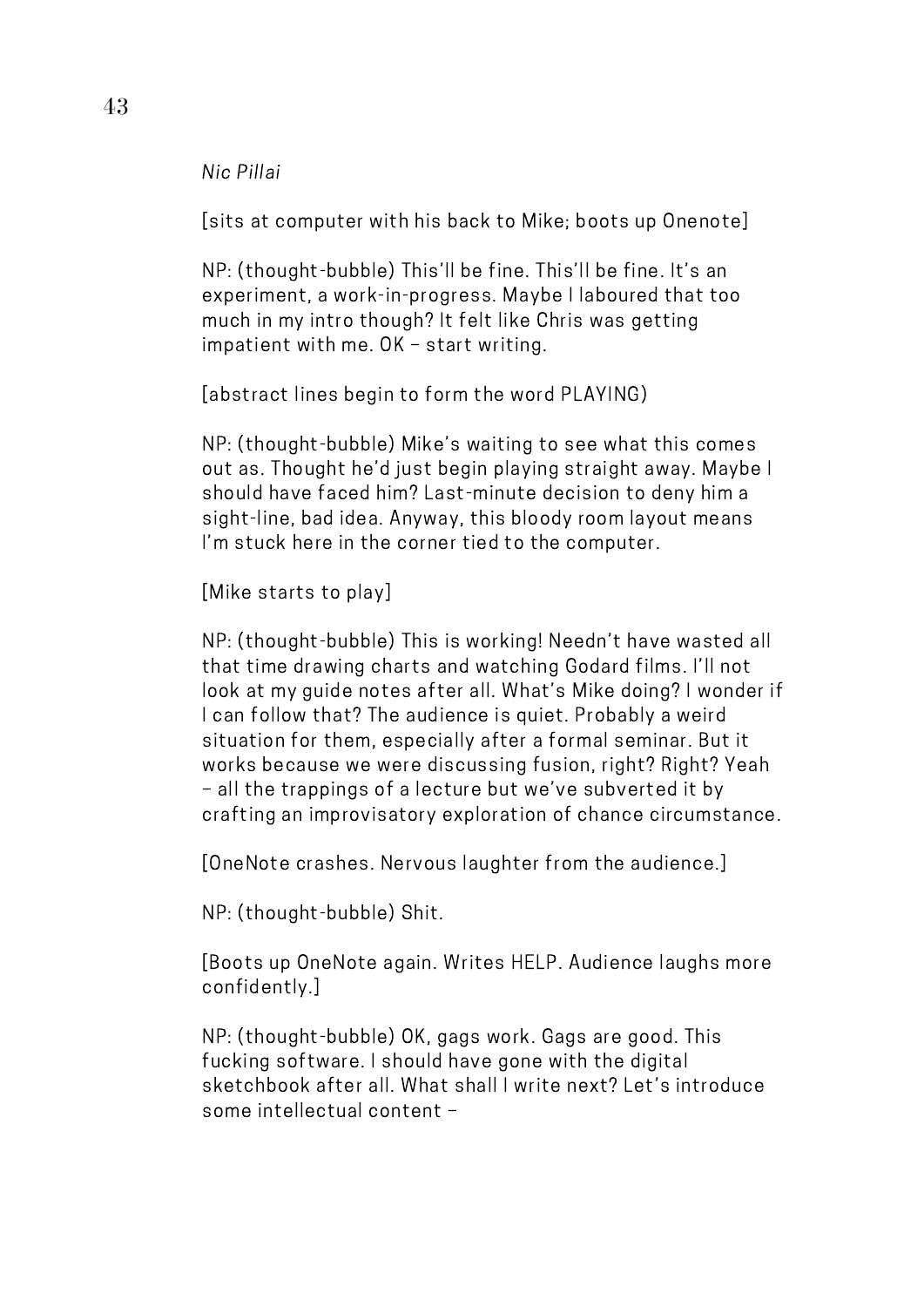[OneNote crashes.]

NP: (thought-bubble) Son of a bitch!!! OK, it's up again. Look at that BCU screensaver, very corporate. But this writing function isn't working now. How about if I make these dots. Dot dot dot. Mike's mickey-mousing them. Ooh this is a bit Len Lye. But is this just drawing now? How is that different from writing?

[OneNote crashes.]

NP: (thought-bubble) It's over. I think it's over. It's over.

[Audience applause]

NP: (thought-bubble) Next time I'll throw fucking paint at the wall.

## Some closing thoughts

As a coherent performance, it is difficult to see this as a success. But as an experiment, it has provided us with a number of routes to follow. Evidently, institutional environment and technological mediation had a major impact upon each stage of the process and so it would be useful to see how outcomes changed with different variables. Equally, now that we have entered into this musician-writer contract, our subsequent performances will be informed by the accretion of shared experience; an interesting challenge will be to fold audiences into what is at present a somewhat solipsistic experience. Bodily interaction, of the sort suggested by Pillai at the close of his reflection, would dramatically affect performance and the possibilities for escalation and discord.